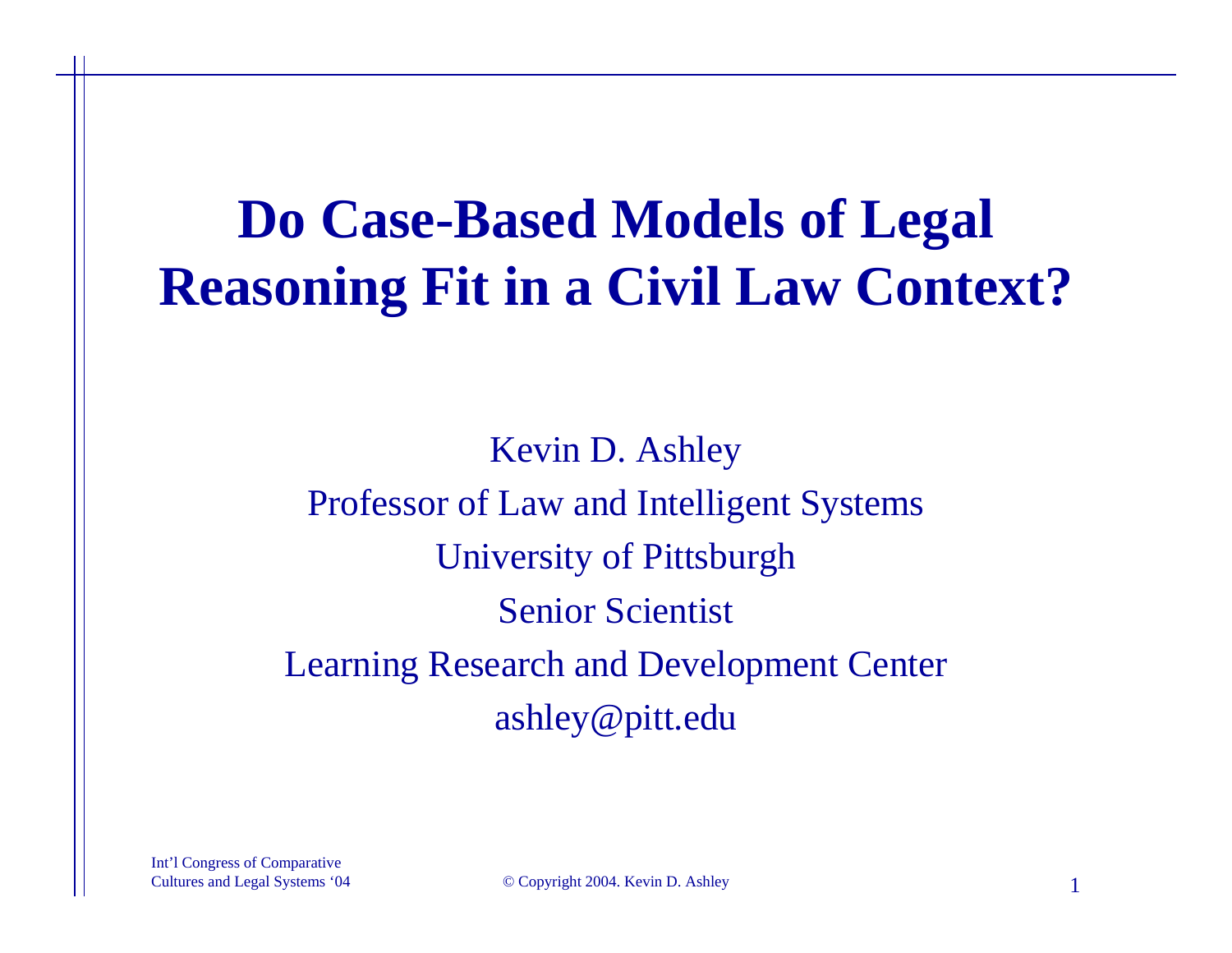# **Argument**

- • Civil law judges reason with precedents, but
	- in a very different way from their common law counterparts.
	- Abstract Precedent Scenario (Civil Law) vs. Fact-Based Precedent Scenario (Common Law)
- • Civil law judges should more fully report case facts:
	- 1. Computerized full-text legal IR may work better with fuller fact descriptions
		- even if goal is to retrieve cases only for principles and abstract rules court used.
	- 2. International trends suggest civil law judges increasingly need to compare problems to past cases for purposes of drawing legal inferences.
	- AI&Law CBR models support prediction and find arguments contra predictions
	- but only if the case facts are represented.
- AI & Law can help judges set standards for describing and reporting facts in a way to maximize legal IR benefits.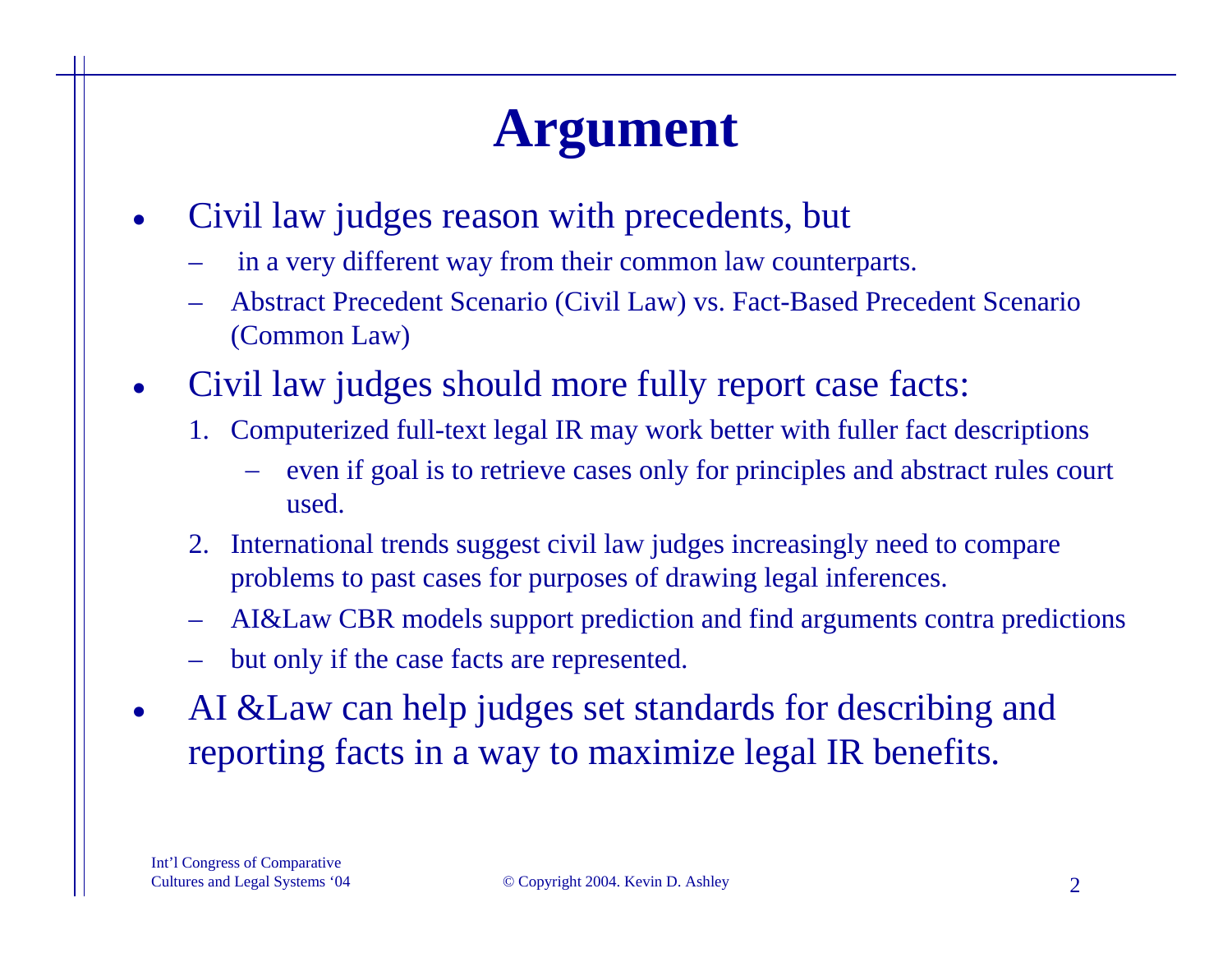# **Do civil law judges and practitioners reason with cases?**

- To what extent is reasoning with precedents practiced in civil law jurisdictions?
- Are there significant differences between how they reason with cases and how their common law counterparts do?
- From a recent comparative study...
	- - *Interpreting Precedents*, D. Neil MacCormick and Robert S. Summers (ed.) (1997) Aldershot, UK: Ashgate / Dartmouth
	- Comprehensive, five-year, systematic research study to survey and relate uses of precedent in:
	- nine civil law jurisdictions (e.g., Germany, France, Italy, and Spain)
	- two common law jurisdictions (the United Kingdom and New York State)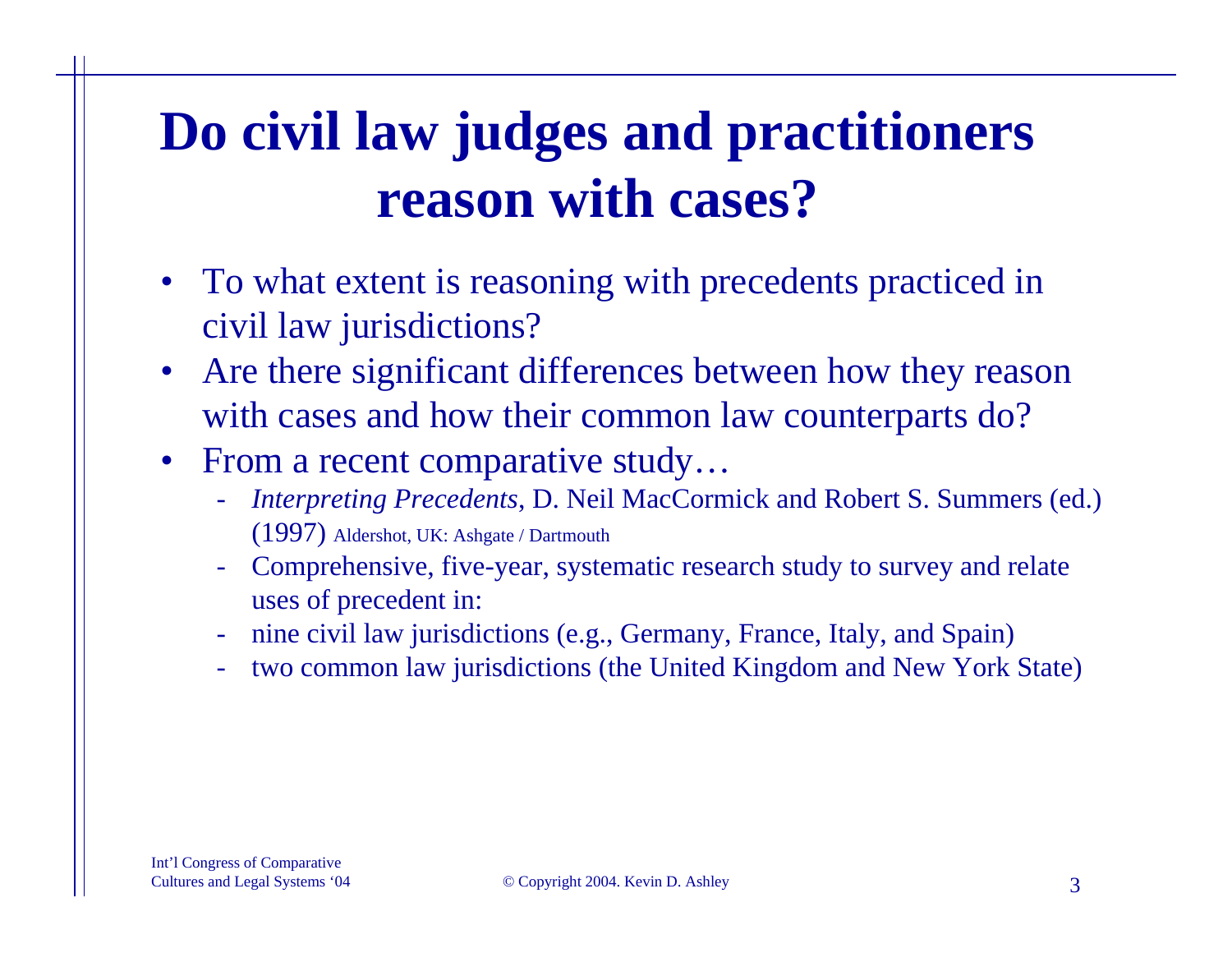# **Yes, civil law judges and practitioners reason with cases…**

- • "Precedent now plays a significant part in legal decision making and the development of law in all the countries and legal traditions that we have reviewed." (p. 531)
- • "All these systems accommodate justified legal change and evolution through judicial as well as legislative action, that is, through precedent." (p. 535).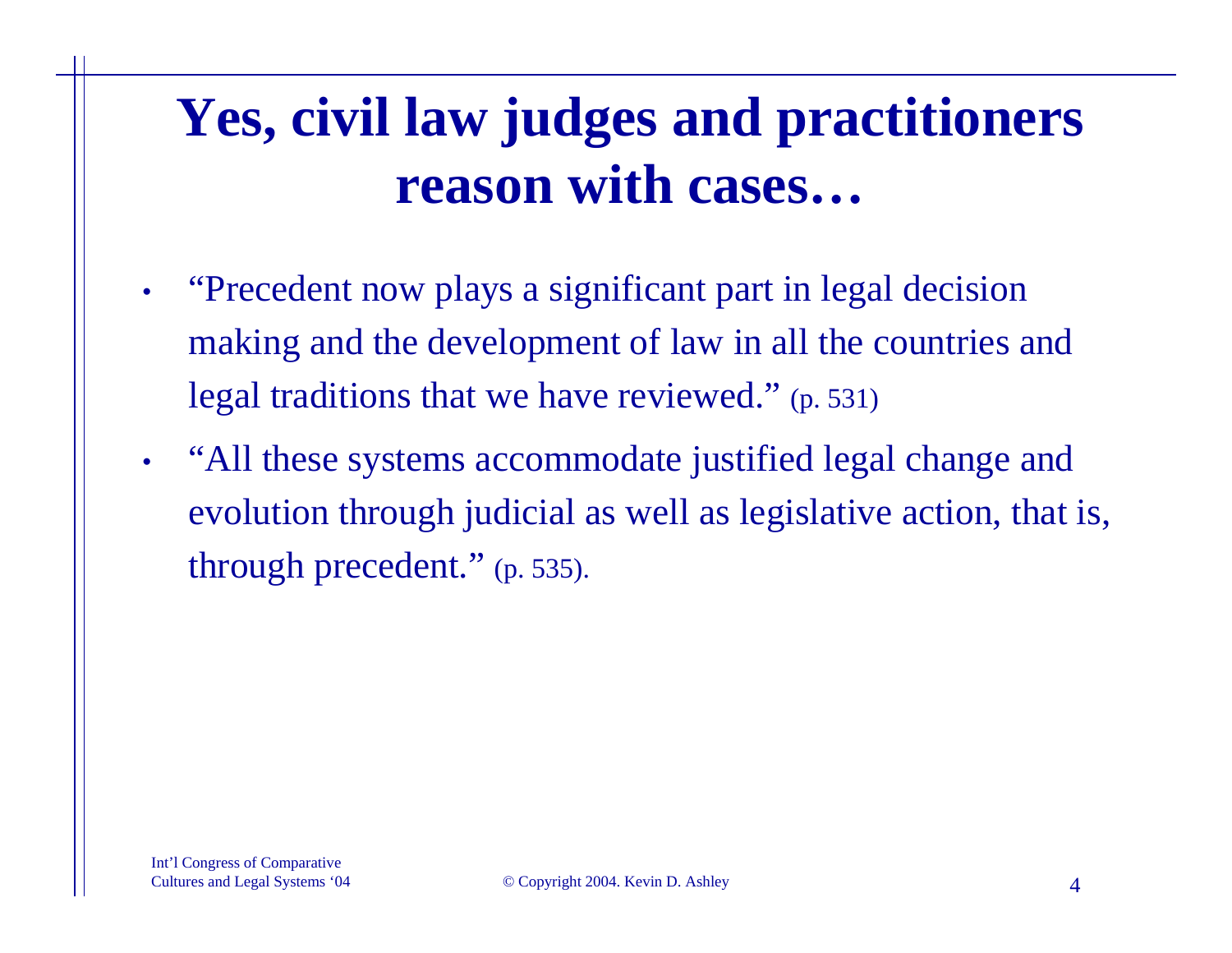# **Converging trends lead them to reason with cases…**

- • "Europeanization of Europe:"
	- Courts begin "to rely upon decisions not only of the European Court of Justice, but also of other Member State courts."
	- As European judges confront "foreign values" from the other states, they "need to question, and then to articulate, underlying assumptions."
	- "The style of opinion writing is becoming less ministerial, bold, and declaratory and
	- more discursive, cautious, and fact-oriented.
	- In short, judicial decisions are becoming more amenable to distinguishing and to … use of the fact-based result of the decision in addition to the announced rationale and the discernable principles." (Lundmark, 1998, pp. 223-4).
- • Computerization:
	- "The proliferation of computers puts past decisions at the fingertips of judges and lawyers."
- • Regulation Density, Changing Norms:
	- As the "density of regulation" increases and as norms change more rapidly, "the same set of facts raises more legal issues than before. Consulting previous decisions (precedents) helps to chart one's way through the legal thicket of, for example, the burgeoning European private law."
- Judicial Self-Protection:
	- Also, a "self-imposed adherence to precedent" will help judges "to reduce political disapproval, and to forestall legislative measures to restrict their ability to stray from precedent." (Lundmark, 1998, pp. 223-4).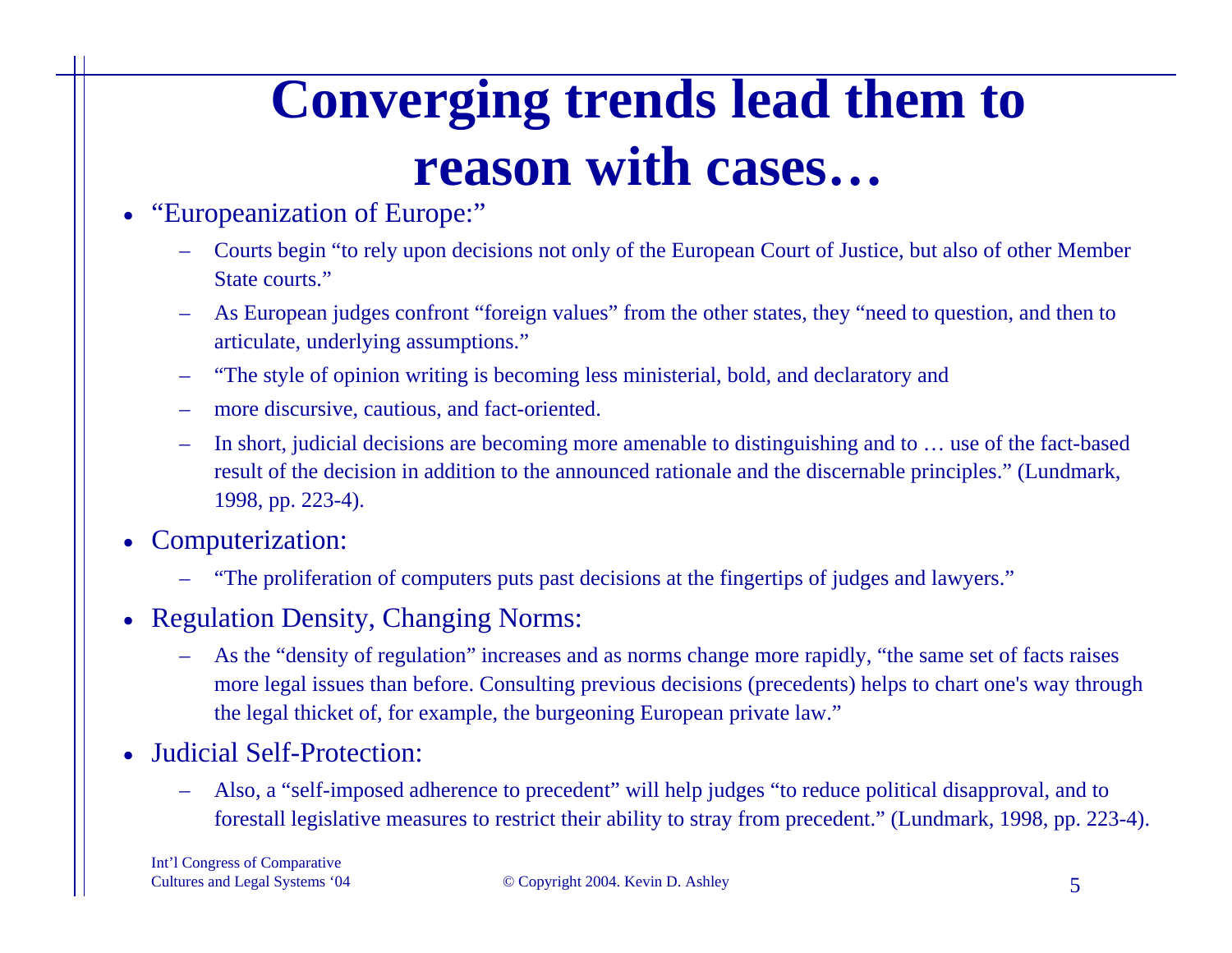# **But differences persist…**

#### **1.Few statements of facts:**

– "[M]ost officially published civil law opinions … do not include … detailed statements of facts."…This matters because "what is reported substantially determines what is readily available to be used as a basis for argumentation in later CASES." (MacCormick and Summers, 1997, p. 536).

#### **2.Different significance:**

- In civil law judicial opinions "there is usually none of the detailed analysis and indepth discussion of the point and purport of rulings on issues in prior cases…. [P]recedents are commonly conceived as loci of relatively abstract rules or (perhaps even more) principles, …
- There is usually not, as in common law systems, a restriction of the binding element to a ruling on an issue of law considered in the special light of the material facts of the case.
- Thus, what we call the model of particular analogy plays far less part here." (pp. 536-7).

#### **3.No focus on holdings:**

- In civil law systems, there is "no tradition of differentiating systematically in regard to a precedent opinion between *ratio decidendi* and *obiter dicta* – between holding and dictum – as in the common law."  $(p. 537)$ .

Int'l Congress of Comparative

Cultures and Legal Systems '04 © Copyright 2004. Kevin D. Ashley 6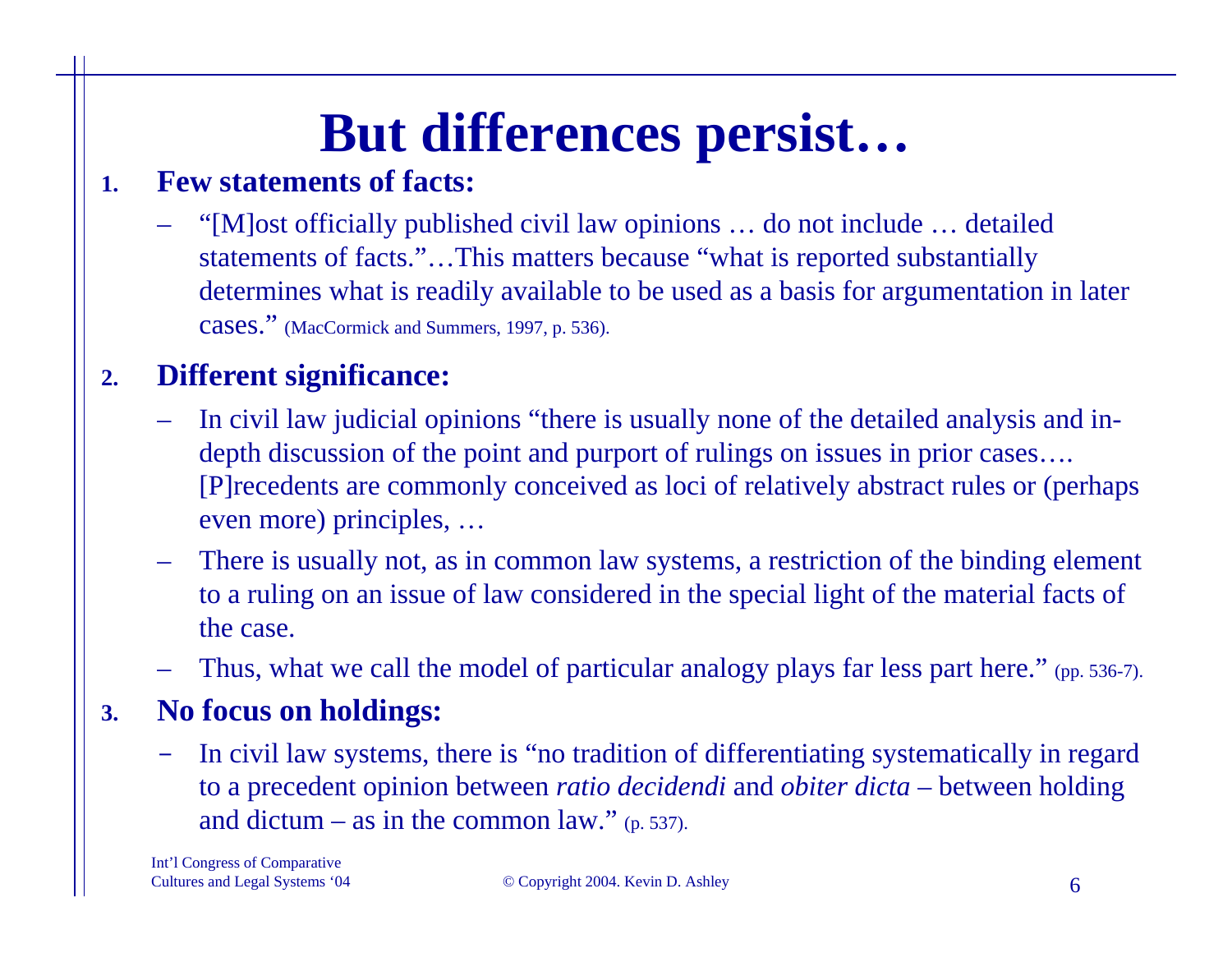# **And more differences…**

#### **4.Rules not contextualized:**

- "[R]ules in the common law are contextualized within and emerge from fact situations and fact patterns. …
- [I]n most civil law systems ... the verbal formulations of general rules (statutory and other) and any relevant interpretive methodology are usually the primary determinants of their ultimate scope (always, of course, in conjunction with whatever article of statute or code may require interpretation in the decision)." (p. 537).

#### **5.No focus on distinguishing:**

- "[N]o sophisticated methodology of distinguishing precedents otherwise arguably applicable has developed in any of the civil law countries (again, constitutional cases aside), yet distinguishing has long been something of a high art among practitioners and judges in the common law countries."
- -In civil law countries, "tacit overruling or other departure" is employed. This obscures lines "that ought to be drawn between closely analogical precedents that point in different directions." (pp. 538-9).

#### **6.Lines of precedents required:**

- "[I]n most of the civil law countries, a single precedent is usually not on its own sufficient to count as authoritatively settling a point of law (again, constitutional cases aside).
- –Several precedents, that is a 'line' of precedents, are usually required...." (p. 538).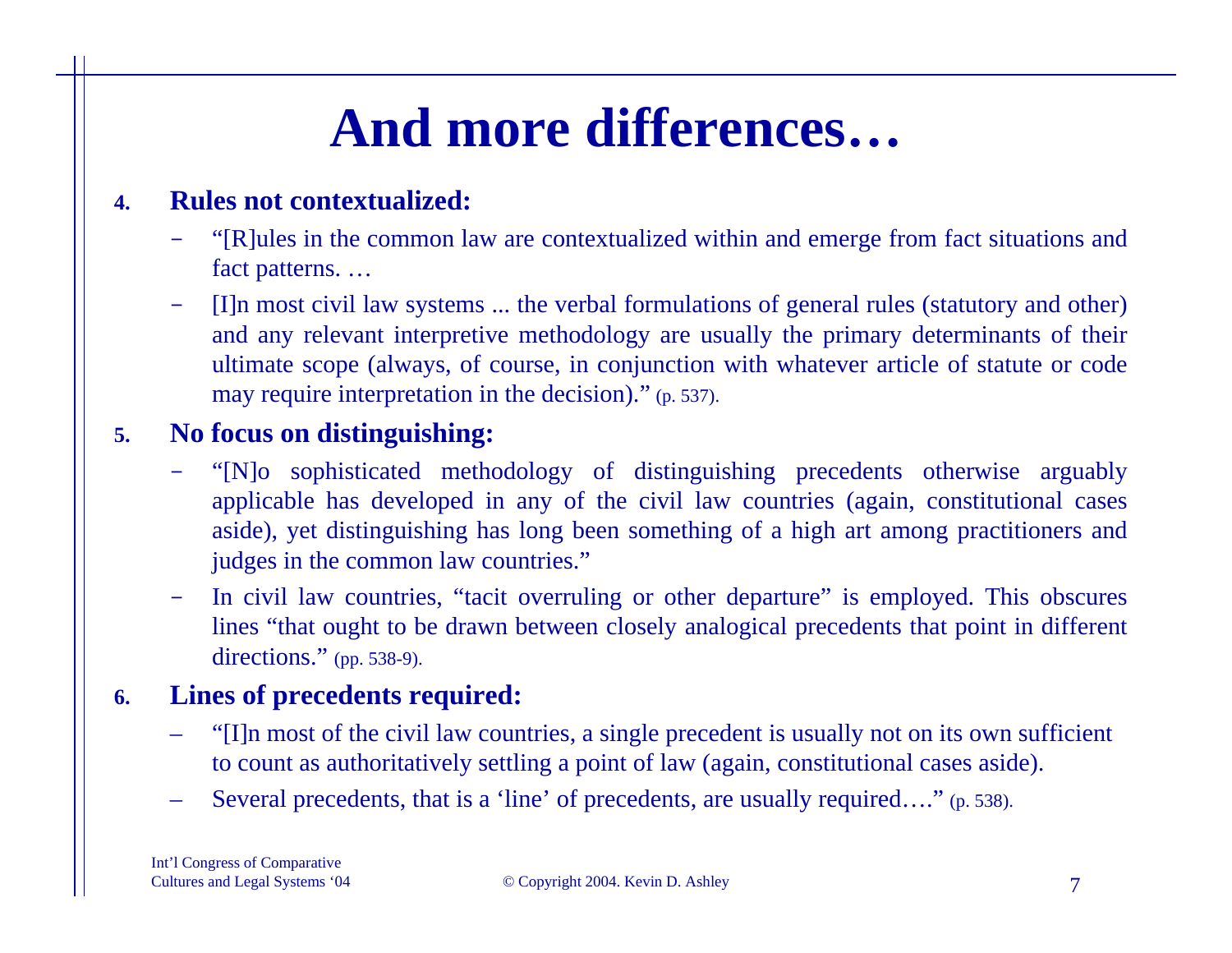# **And still more differences…**

#### **6. Subsequent court departures:**

- "[A] vital difference concerns the liberty of even lower courts to depart from a single higher-court precedent, or even from a line of several precedents….
- In Italy, Germany, Finland, France and Spain at least, apparently settled points can be reopened even by trial courts of general jurisdiction on their own judgment as to what is the law, or good law." (p. 538).

### **7. Tacit following, tacit departures:**

- "Precedents may be followed, confirmed even, by courts of final instance without express citation or mention."
- – Likewise, "[I]n five of the civil law systems in our study, Sweden, Italy, Spain, France, and Norway, the higher and highest courts consciously, and with some regularity, depart from precedent without even mentioning this fact." (p. 539).

### **8. Not formal sources of law:**

– "[T]hese features … are symptomatic of a conception of precedent that deems it something other than or less than a full-dress formal source of law and which, accordingly, has somewhat lower normative force." (p. 539).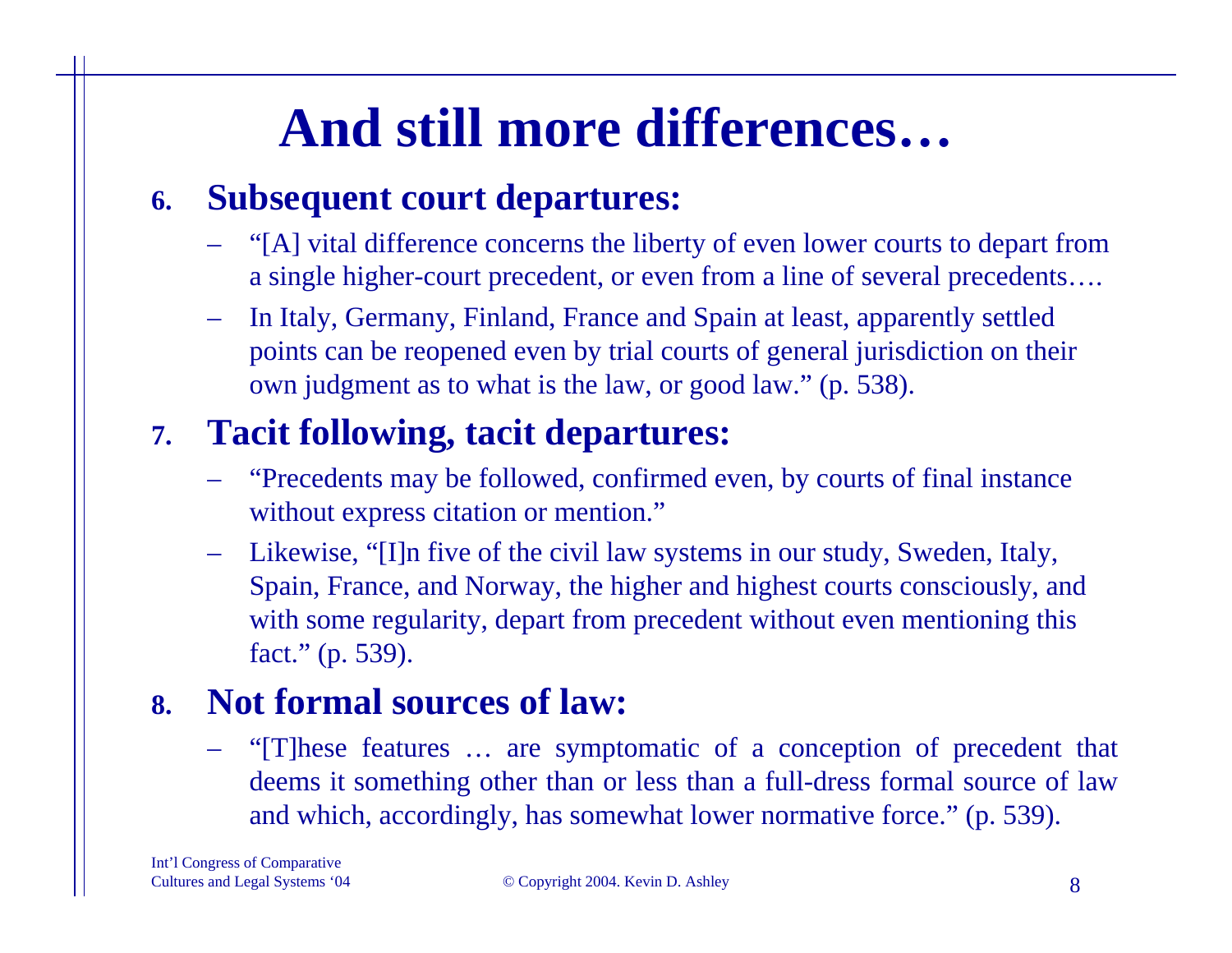## **Differences persist even if goal is uniform interpretation of the same law (e.g., CISG)!**

- • Fundamental differences persist in:
	- "what the national courts consider to be primary and secondary sources of legal authority" and
	- "differences across legal cultures in the understandings even of what a judicial decision is." (Curran, 2001, pp. 67f).
	- U.S. judge striving to apply the CISG uniformly is prepared to consult prior CISG case law.
	- French judge expects to consult scholarly commentary rather than judicial decisions.
- • U.S. judge would be perplexed by a French judicial application of the CISG:
	- French court opinion might consist of one sentence without any clear description of the case's underlying factual scenario.
	- It is inaccessible without the explanatory scholarly commentary that French lawyers seek when trying to understand French judicial decisions.

 $\bullet$  Conversely, French judge assessing United States CISG case law instinctively looks for *la doctrine,*

- the scholarly commentary that occupies a privileged position of influence on French court adjudications.
- To a common-law trained legal mind it seems tainted by the scholar's interpretive subjectivity, not to speak of by the lowly status of American scholars in terms of their influence on court decisions. (Curran, 2001, p. 68).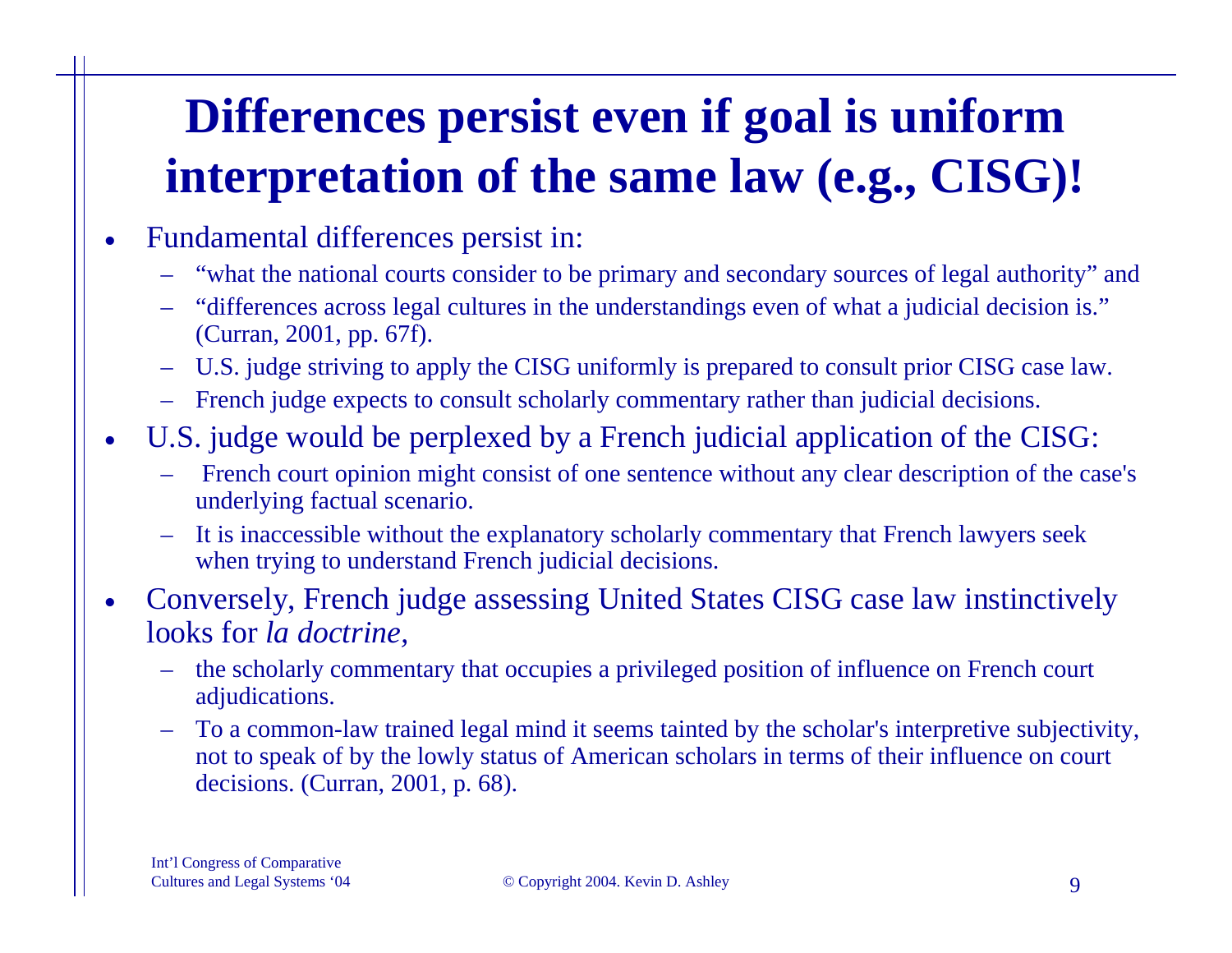### **Abstract vs. Fact-Based Precedent Scenarios**

|                    | <b>Abstract Precedent Scenario</b>                                                                                                                                                             | <b>Fact-Based Precedent Scenario</b>                                                                                                                      |
|--------------------|------------------------------------------------------------------------------------------------------------------------------------------------------------------------------------------------|-----------------------------------------------------------------------------------------------------------------------------------------------------------|
|                    | (Civil Law)                                                                                                                                                                                    | (Common Law)                                                                                                                                              |
| Precedent:         | •Contains little if any description of<br>facts.                                                                                                                                               | •Contains rich description of the facts<br>involved.                                                                                                      |
|                    | •Particular facts of no particular<br>interest to subsequent court;                                                                                                                            | •Important to know that another $\ell$ higher<br>court came to particular decision in                                                                     |
|                    | •Bear little relevance to use court<br>will make of the precedent.                                                                                                                             | similar factual context.                                                                                                                                  |
| Decision<br>shows: | •that another / higher court referred<br>to an abstract rule or principle<br>•in connection with the particular<br>article of a statute or code that<br>requires interpretation in the current | •that under factually similar<br>circumstances, the plaintiff won/lost a<br>particular:<br>-kind of legal claim,<br>-issue involved in that kind of legal |
|                    | problem, and/or                                                                                                                                                                                | claim, or                                                                                                                                                 |
|                    | •Formulated the abstract rule or<br>principle in a particular way.                                                                                                                             | -issue involved in that kind of legal<br>claim for a particular reason.                                                                                   |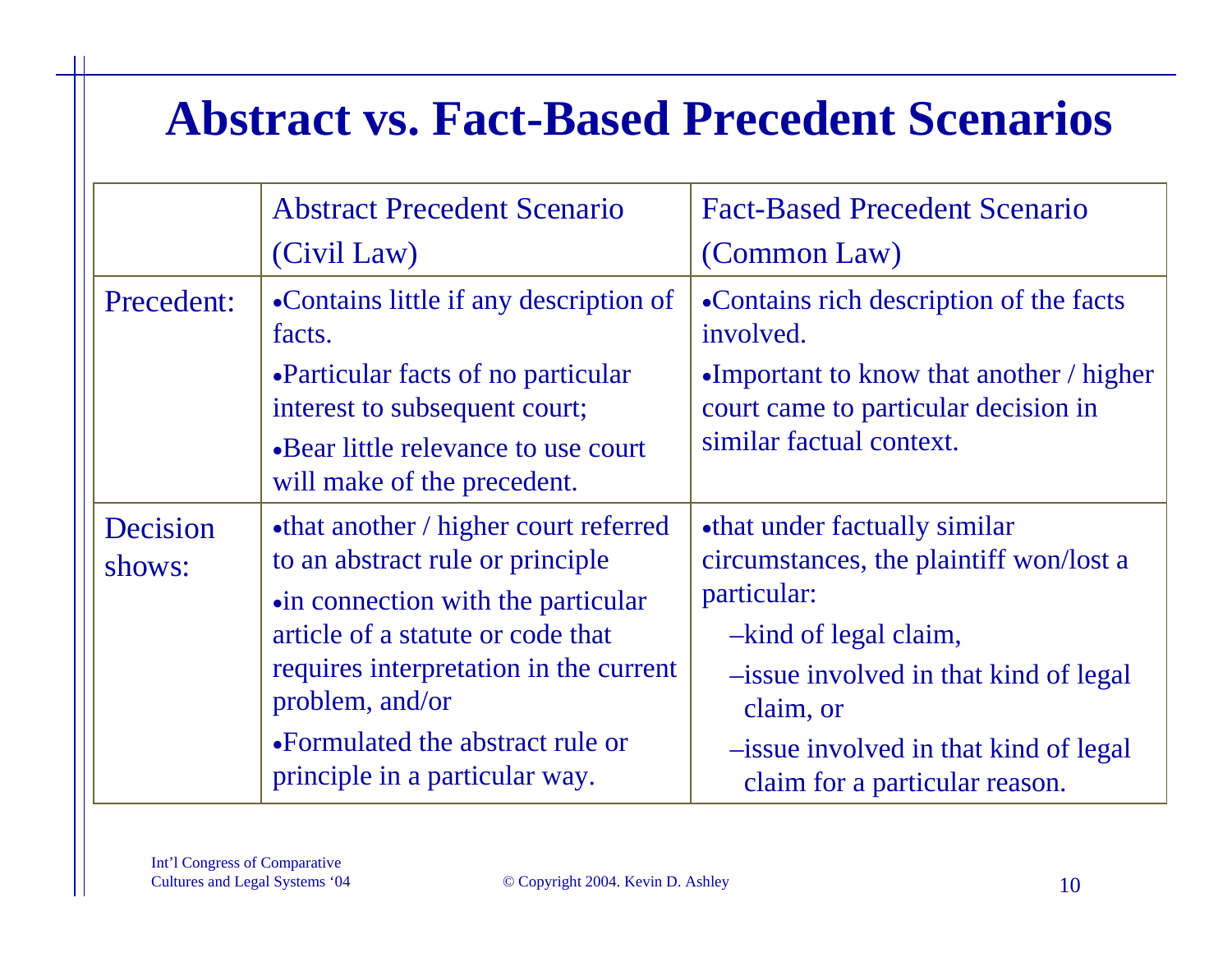## **Utility of Fact-Based Precedents Does Not Depend on** *Stare Decisis*

- • Essential difference between Fact-Based and Abstract Precedent Scenarios :
	- F-B Precedent emphasizes importance of comparing current problem facts with factual scenario in precedent.
- Even if *stare decisis* does *not* apply, F-B Precedent useful
	- As an influential example.
	- Reminds court of claims, issues or reasons relevant in factual context.
	- To persuade court that a similar decision in the problem is a good result, or
	- – that the reasons for decision in the precedent do *not* apply in current problem; a different result may be better, normatively.
- F-B Precedent may provide formulation of abstract rule, but
	- Factual context and decision demonstrate what rule or principle (and thus the statute) means.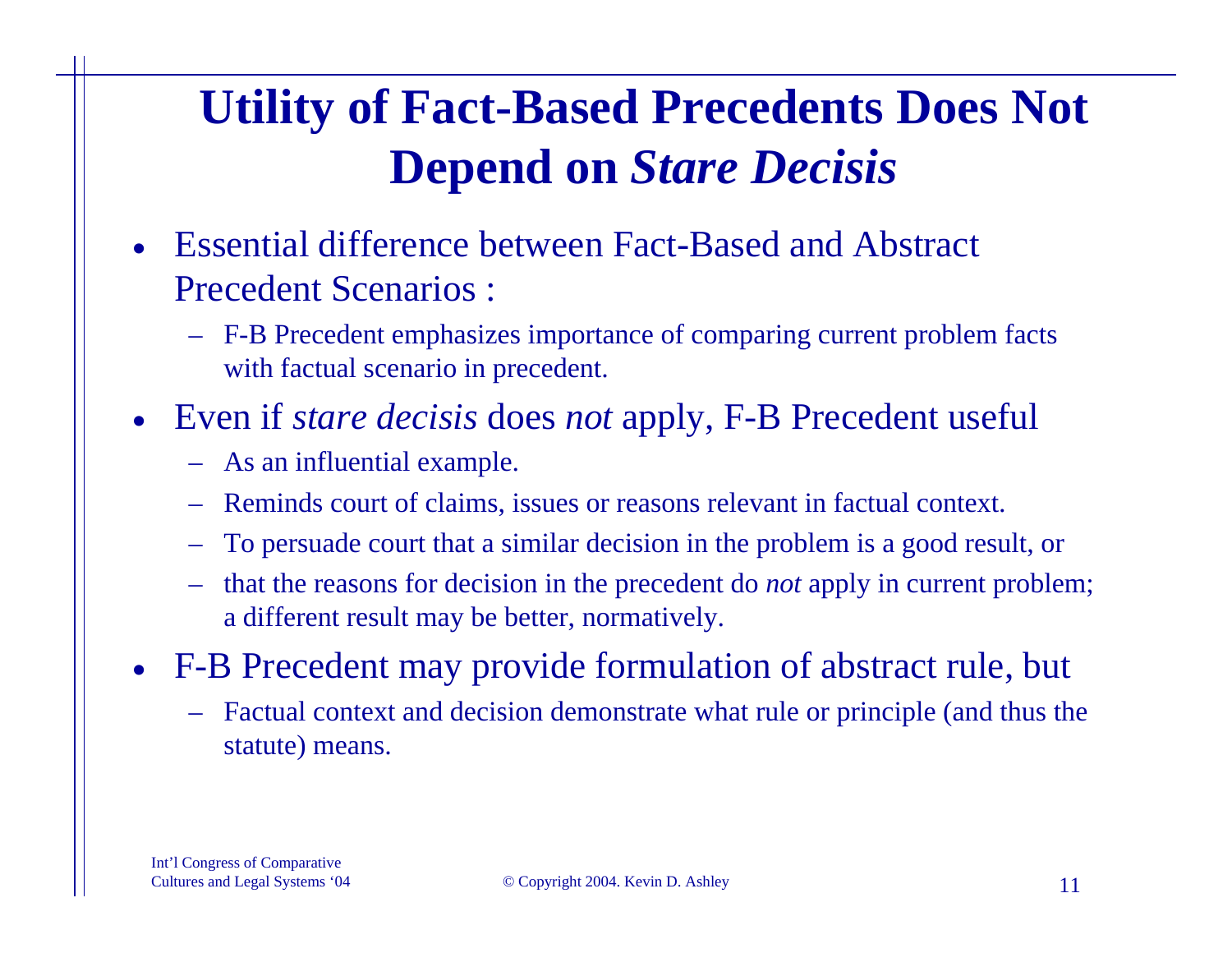### **Should Civil Jurisdictions Care about CBR?**

- • AI & Law CBR models involve Fact-Based Precedents:
	- Not necessarily models of *stare decisis*, but
	- "Model[s] of particular analogy"
	- Ako argument civil law judges using Abstract Precedents don't care about.
- $\bullet$  Civil judges may never change mode of legal argument,
	- but they should report facts more fully
	- *even* if they only care about Abstract Precedent Scenario.
- $\bullet$  Reasons why civil cases should report facts more fully
	- 1. Including facts may improve legal information retrieval of abstract rules.
	- 2. Predicting case outcomes requires cases with facts.
	- 3. Facts needed to generate the best arguments contra the predicted outcome.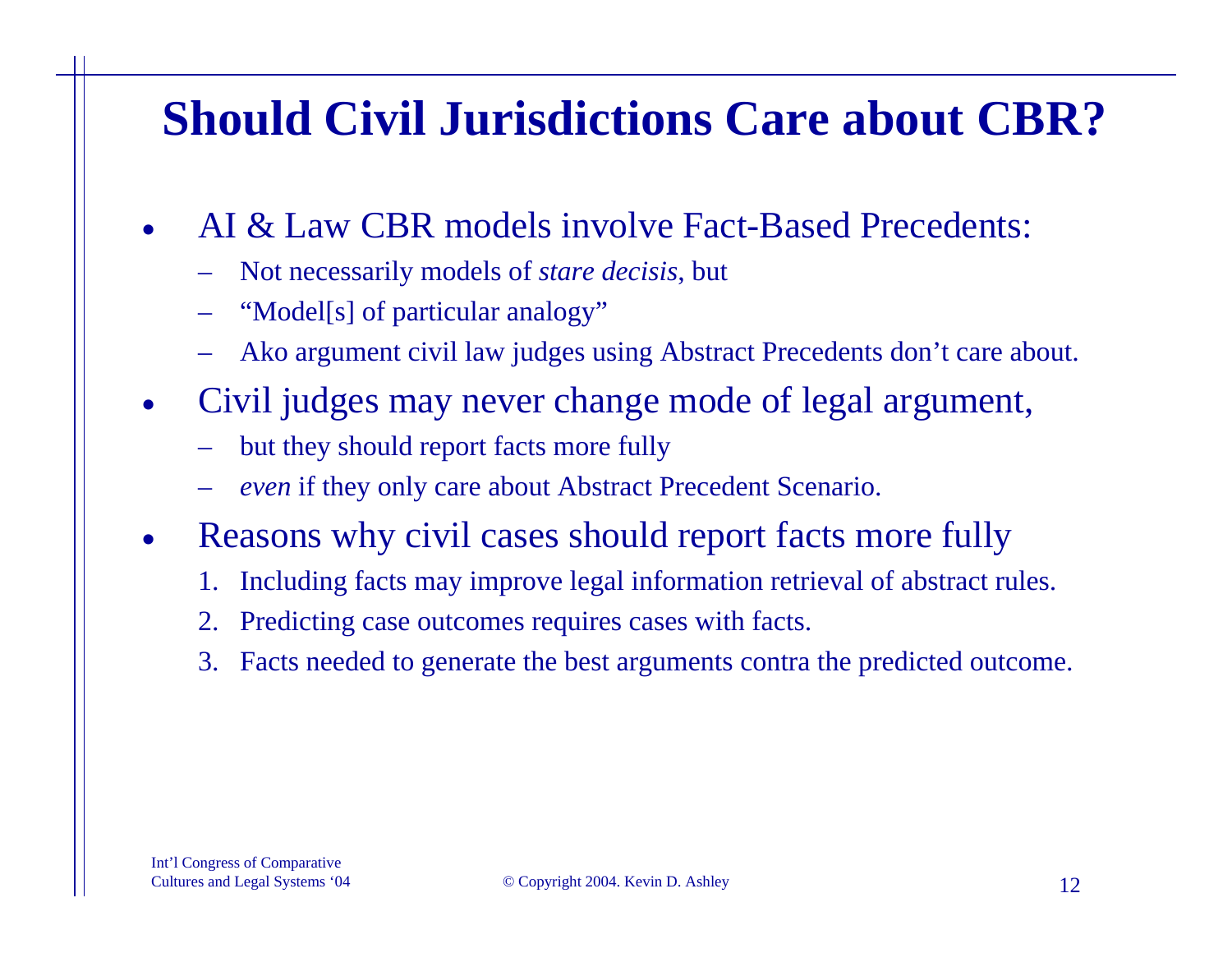# **1. Case Facts May Improve Legal IR**

- • Assume judges retrieve only Abstract Precedents.
	- Their queries employ:
		- •legal concepts in abstract rules or principles,
		- $\bullet$ citations to relevant statutory provisions
	- Bayesian inference network still works with database of fact-deficient opinions.
- • Problems occur if:
	- user unsure of terms in the abstract rules or principles.
	- terms in the abstract rules or principles are ambiguous.
	- same terms appear in a variety of contexts.
- • IR might work *better* if opinions also had fact descriptions.
	- If stored opinions contain facts, simply add problem's facts to the query.
	- Even if case facts are deemed irrelevant to interpreting abstract rule or principle…
	- Retrieving factually similar cases increases chances that retrieved abstract rules or principles are relevant in user's intended context.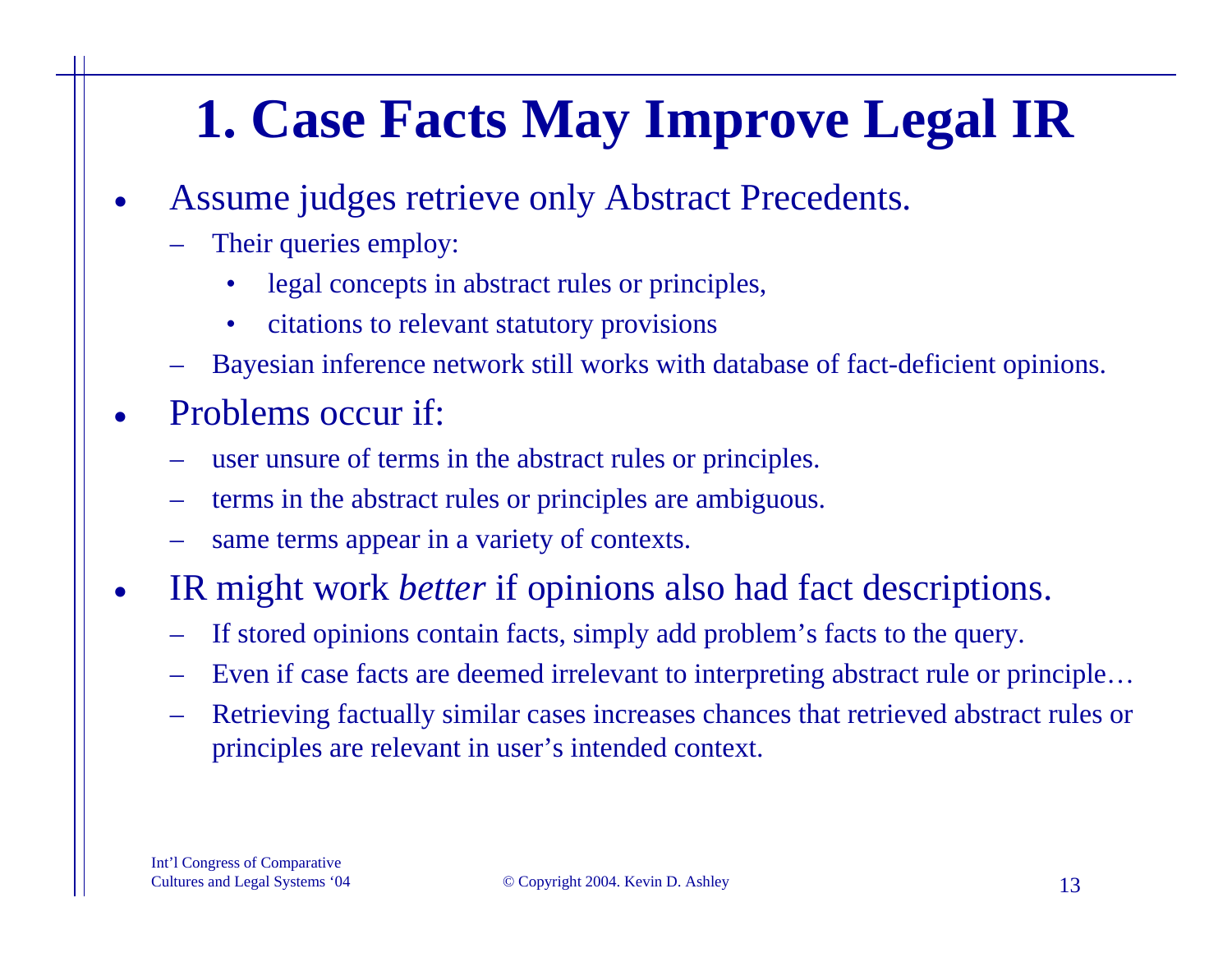### **2. Predicting Outcomes with IBP** (Brüninghaus & Ashley ICAIL-03 ) *Input:* Current fact situation

Identify issues

Determine favored party for each issue:

- If factors favor same side, return side, else
- Scientific, evidential reasoning with cases:
	- $-$  If cases found with issue-related factors
		- Test hypothesis that majority side should win
		- Explain-away counterexamples
	- Otherwise, Broaden-Query

Combine analysis from issues



Int'l Congress of Comparative

Cultures and Legal Systems '04 © Copyright 2004. Kevin D. Ashley 14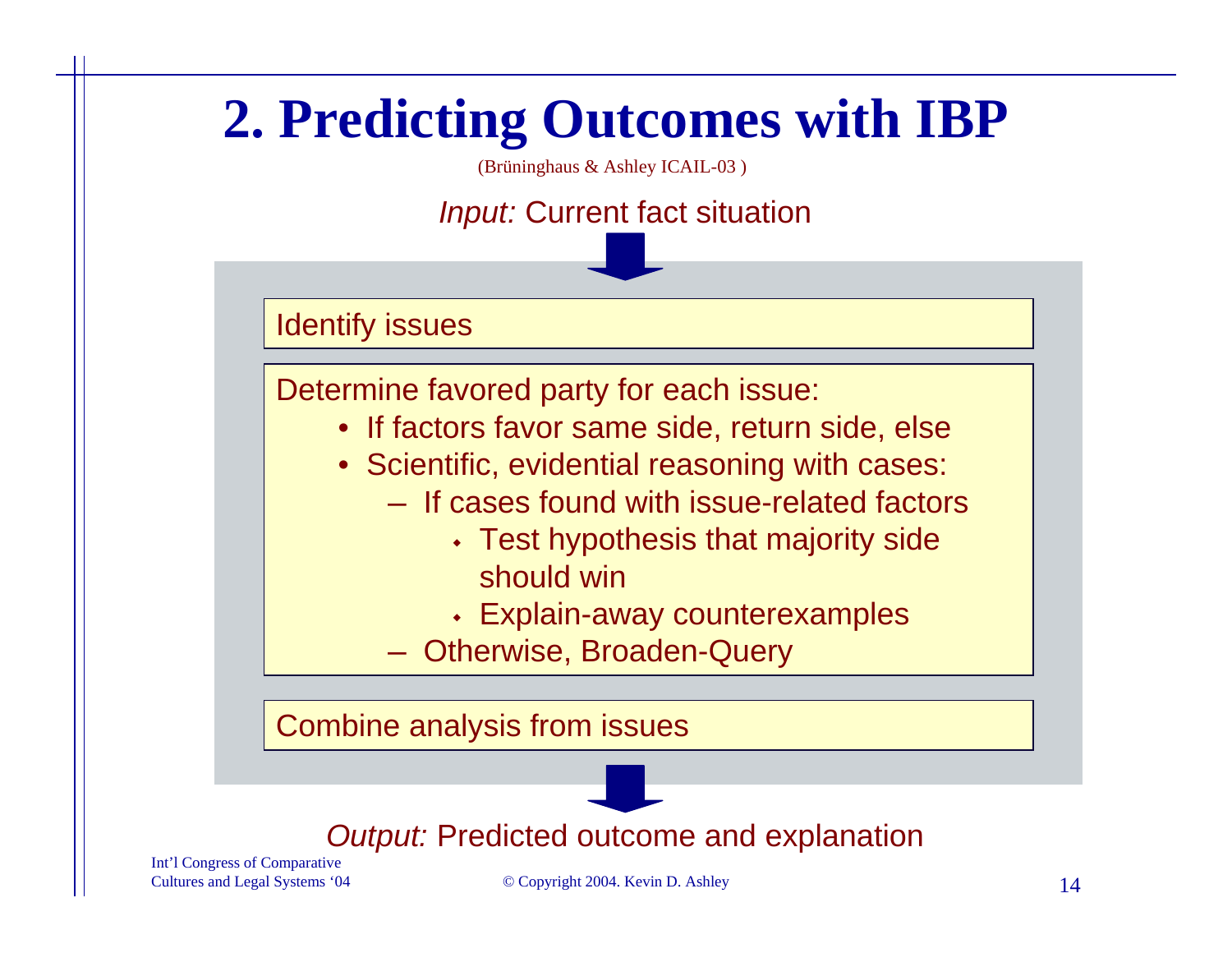# **IBP Domain Model**

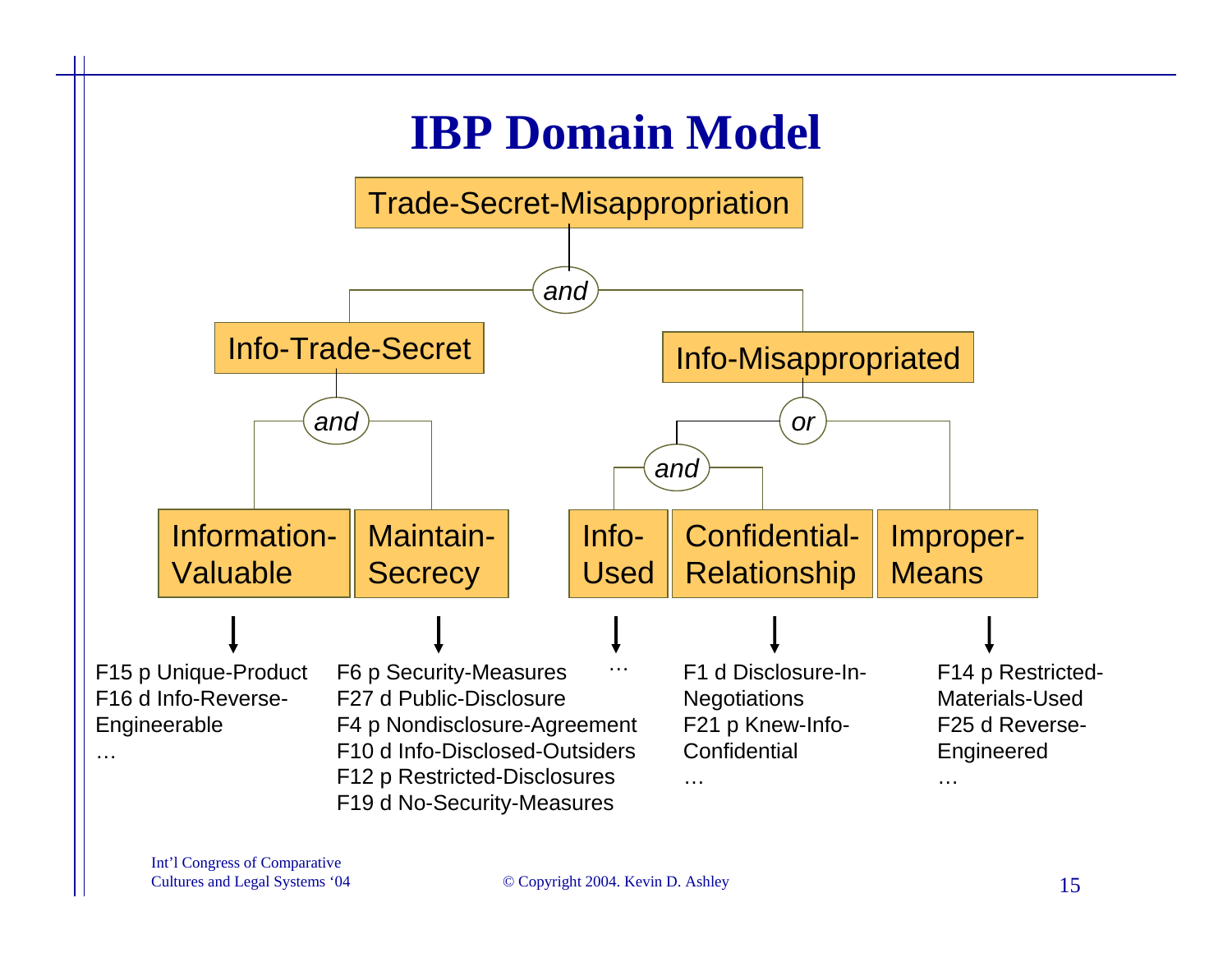# **Domain Model's Intermediate Legal Concepts**

### Uniform Trade Secrets Act, Restatement of Torts

"Trade secret" means information, [...] that:

- (i) derives independent economic value, [...] from not being generally known to, and not being readily ascertainable by proper means [...] and
- (ii) is the subject of efforts that are reasonable under the circumstances to maintain its secrecy.
- One [...] is liable for trade secret misappropriation if
- (a) he discovered the secret by improper means, or
- (b) his disclosure or use constitutes a breach of confidence [...]

Logical Structure of Trade Secrets Law

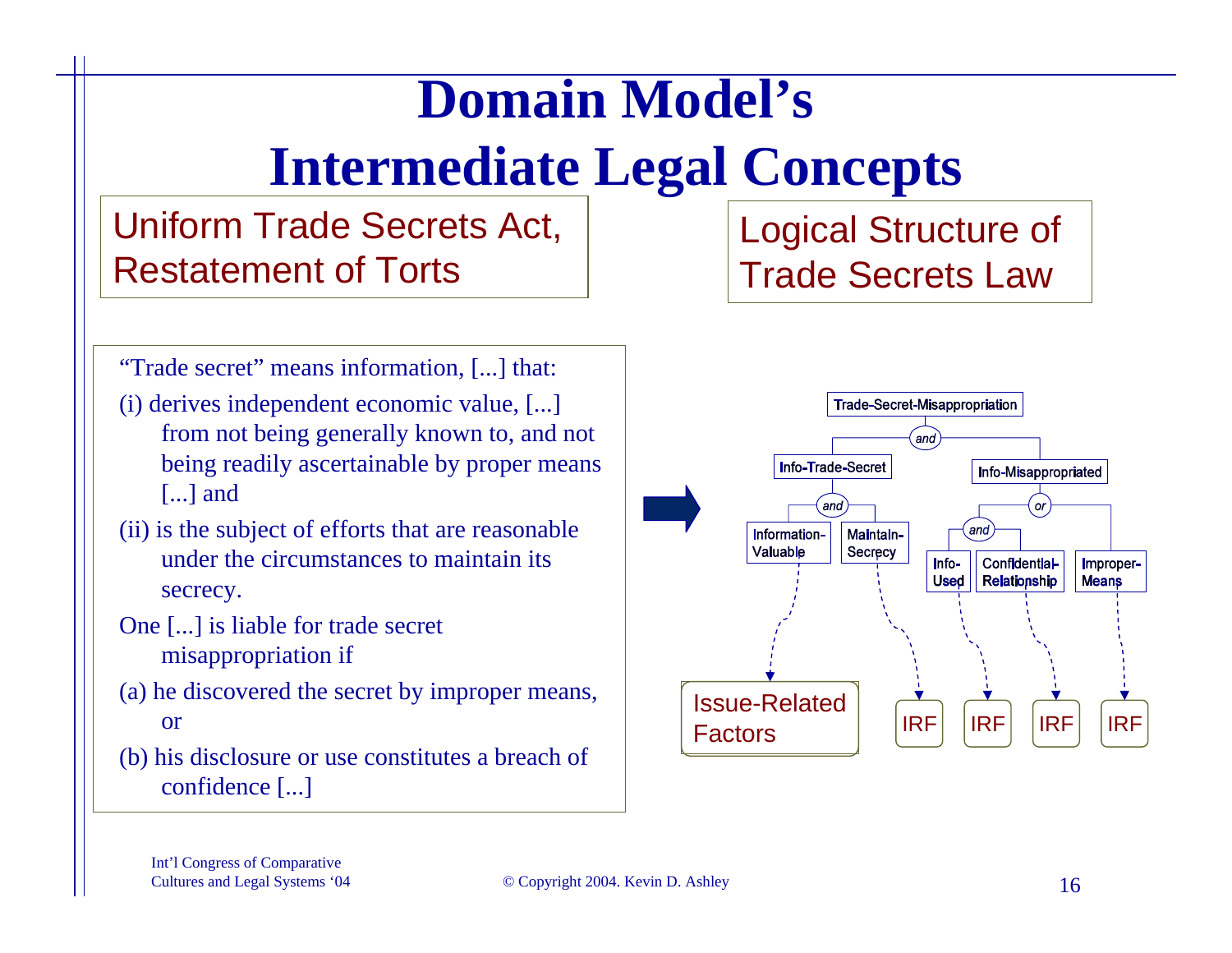# **Factor Representation in HYPO/CATO**

(Ashley Ph.D. 1988, Book, 1990 MIT Press; Aleven 2003))

- CATO Factors are Boolean simplifications of HYPO Dimensions:
	- stereotypical fact patterns that strengthen/weaken plaintiff's (p) legal claim vs. defendant (d)
- Examples from trade secret misappropriation law:
	- Security-Measures: p stronger the more security measures it took to protect info.
	- Agreed-Not-To-Disclose: p stronger to extent entered into nondisclosure agreement.
	- Secrets-Disclosed-Outsiders: p stronger the fewer disclosures of info to outsiders.
	- Outsider-Disclosures-Restricted: p stronger to extent disclosees restricted from disclosing info to others.
	- Competitive-Advantage: p stronger the greater competitive advantage d gained.
	- Disclosure-In-Negotiations: p stronger to extent it did not disclose secret to d in negotiations.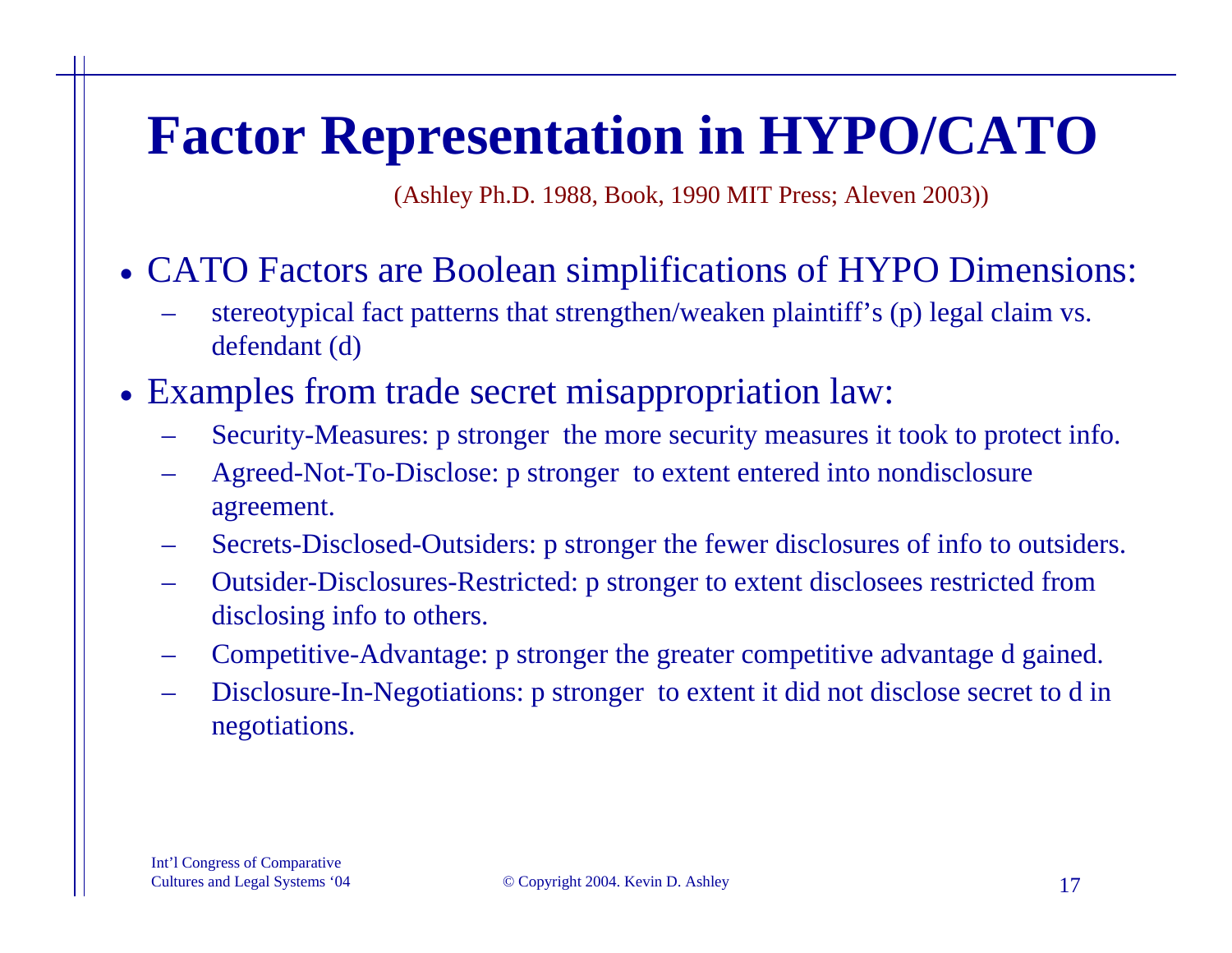## **Factors in the** *Mason* **Problem**

#### *Text:*

| In 1980, a restaurant owner named Mason developed a<br>combination of Jack Daniel's whiskey, Triple Sec, sweet and sour                                                                                                                                                                                                                                                                                                                                                                                                                                                                                                                                                                 | <b>Factors:</b>                                                         |
|-----------------------------------------------------------------------------------------------------------------------------------------------------------------------------------------------------------------------------------------------------------------------------------------------------------------------------------------------------------------------------------------------------------------------------------------------------------------------------------------------------------------------------------------------------------------------------------------------------------------------------------------------------------------------------------------|-------------------------------------------------------------------------|
| mix, and 7-Up to ease a sore throat. He promoted the drink, dubbed<br>"Lynchburg Lemonade" for his restaurant, "Tony Mason's,<br>Huntsville", served it in Mason jars and sold T-shirts. Mason told F6 Security-Measures p<br>the recipe only to his bartenders and instructed them not to reveal<br>the recipe to others. The drink was only mixed out of the customers'                                                                                                                                                                                                                                                                                                               |                                                                         |
| view. The drink comprised about one third of the sales of alcoholic<br>drinks. Despite its extreme popularity, no other establishments had                                                                                                                                                                                                                                                                                                                                                                                                                                                                                                                                              | <b>F15 Unique-Product p</b>                                             |
| duplicated the drink, but experts claimed it could easily be<br>duplicated.                                                                                                                                                                                                                                                                                                                                                                                                                                                                                                                                                                                                             | <b>F16 Info-Reverse-</b><br><b>Engineerable d</b>                       |
| In 1982, Randle, a sales representative of the Jack Daniel's<br>Distillery, visited Mason's restaurant and drank Lynchburg<br>Lemonade. Mason disclosed part of the recipe to Randle in F1 Disclosure-in-<br>exchange, Mason claimed, for a promise that Mason and his band<br>would be used in a sales promotion. Randle recalled having been<br>under the impression that Mason's recipe was a "secret formula".<br>Randle informed his superiors of the recipe and the drink's<br>popularity. A year later, the Distillery began using the recipe to<br>promote the drink in a national sales campaign. Mason did not<br>participate in the promotion or receive other compensation. | <b>Negotiations d</b><br><b>F21 Knew-Info-</b><br><b>Confidential p</b> |

Int'l Congress of Comparative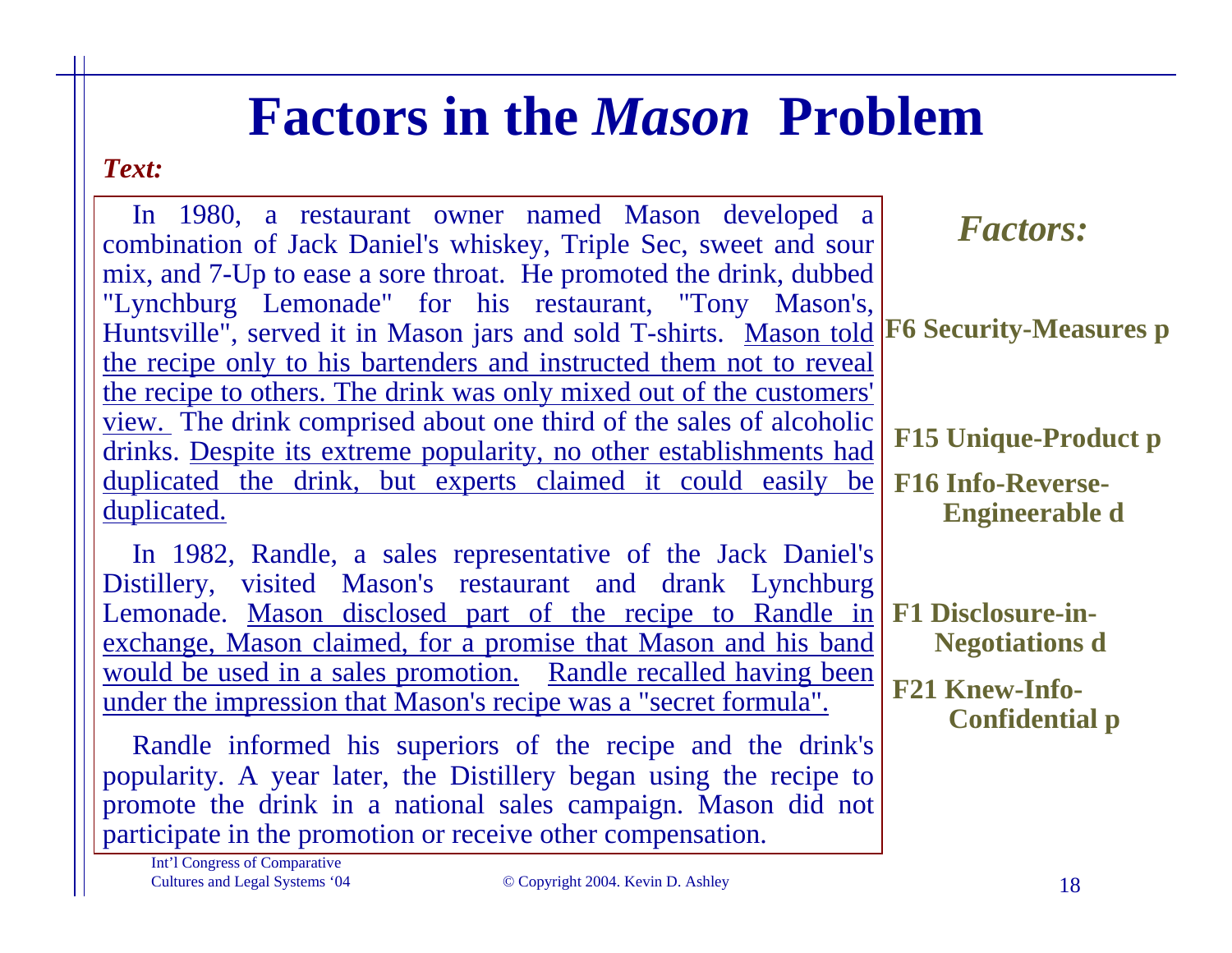## **IBP Output for** *Mason*

Prediction for MASON, which was won by ??? Factors favoring plaintiff: (F21 F15 F6) Factors favoring defendant: (F16 F1)

Issue raised in this case is SECURITY-MEASURES Rel evant factors in case: F6(P) PLAINTIFF.

#### Issue raised in this case is CONFIDENTIAL-RELATIONSHIP

Relevant factors in case: F1(D) F21(P) Theory testing has no clear outcome, try t o explain away exceptions.

Cases won by plainti ff: BOEING (F1 F4 F6 F10 F12 F14 F21) BRYCE (F1 F4 F6 F18 F21) DEN-TAL-EZ (F1 F4 F6 F21 F26) DIGITAL-DEVELOPMENT (F1 F6 F8 F15 F18 F21) FOREST-LABORATORIES (F1 F6 F15 F21) GOLDBERG (F1 F10 F21 F27)

…Cases won by defendant: ECOLOGIX (F1 F19 F21 F23) Trying to explain away the exceptions favoring DEFENDANTECOLOGIX can be explained away because of the unshared ko-factor(s) (F23 F19).

Therefore, PLAINTIFF is favored.

Int'l Congress of Comparative

Issue raised in this case is INFO-VALUABLE Relevant factors in case: F16(D) F15(P) Theory testing has no clear outcome, try t o explain away exceptions. Cases won by plainti ff: AMERICAN-CAN (F4 F6 F15 F16 F18) HENRY-HOPE (F4 F6 F15 F16) ILG-INDUSTRIES (F7 F10 F12 F15 F16 F21) KAMIN (F1 F10 F16 F18 F15) KG (F6 F14 F15 F16 F18 F21 F25)

#### …Cases won by defendant: NATIONAL-REJECTORS (F7 F10 F15 F16 F18 F19 F27) Trying to explain away the exceptions favoring DEFENDANT: NATIONAL-REJECTORS can be explained away

because of unshared ko-factor(s) (F27 F19). Therefore, PLAINTIFF is favored.

Outco me of the issue-bas ed analysis: For issue CONFIDENTIAL-RELATIONSHIP, PLAINTIFF is favored.

For issue SECURITY-MEASURES, PLAINTIFF is favored.

For issue INFO-VALUABLE, PLAINTIFF is favored.

=> Predicted outcome for MASON is PLAINTIFF, which is correct.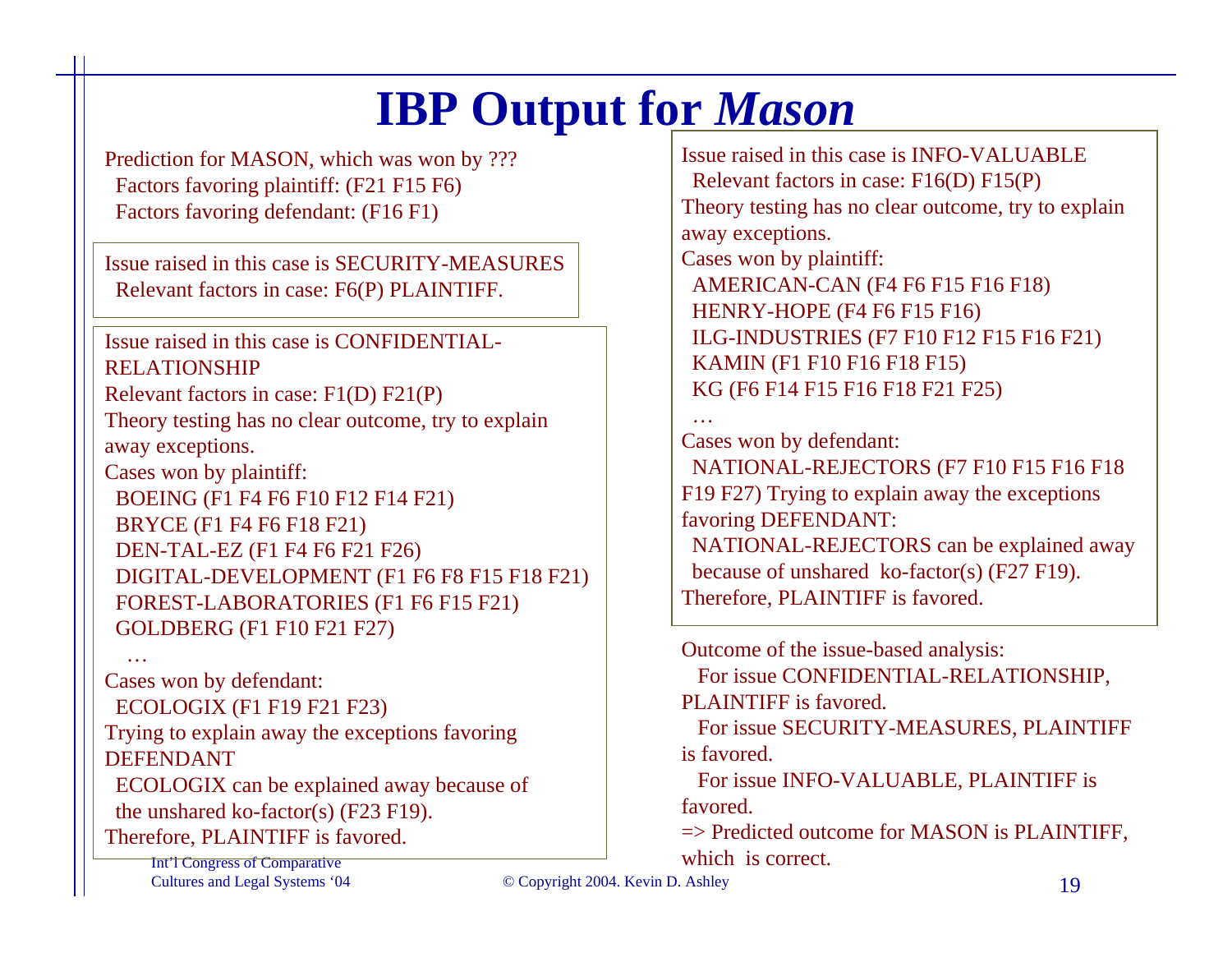### **Prediction with CATO**

(Aleven 2003; Brüninghaus & Ashley, 2003)

- 1. Filter out significantly distinguishable cases
	- •Distinction can be emphasized but not downplayed.
	- •Use Factor Hierarchy info about Factors and Issues.
- 2. If all remaining Best Untrumped Cases have same outcome, predict it; otherwise abstain.

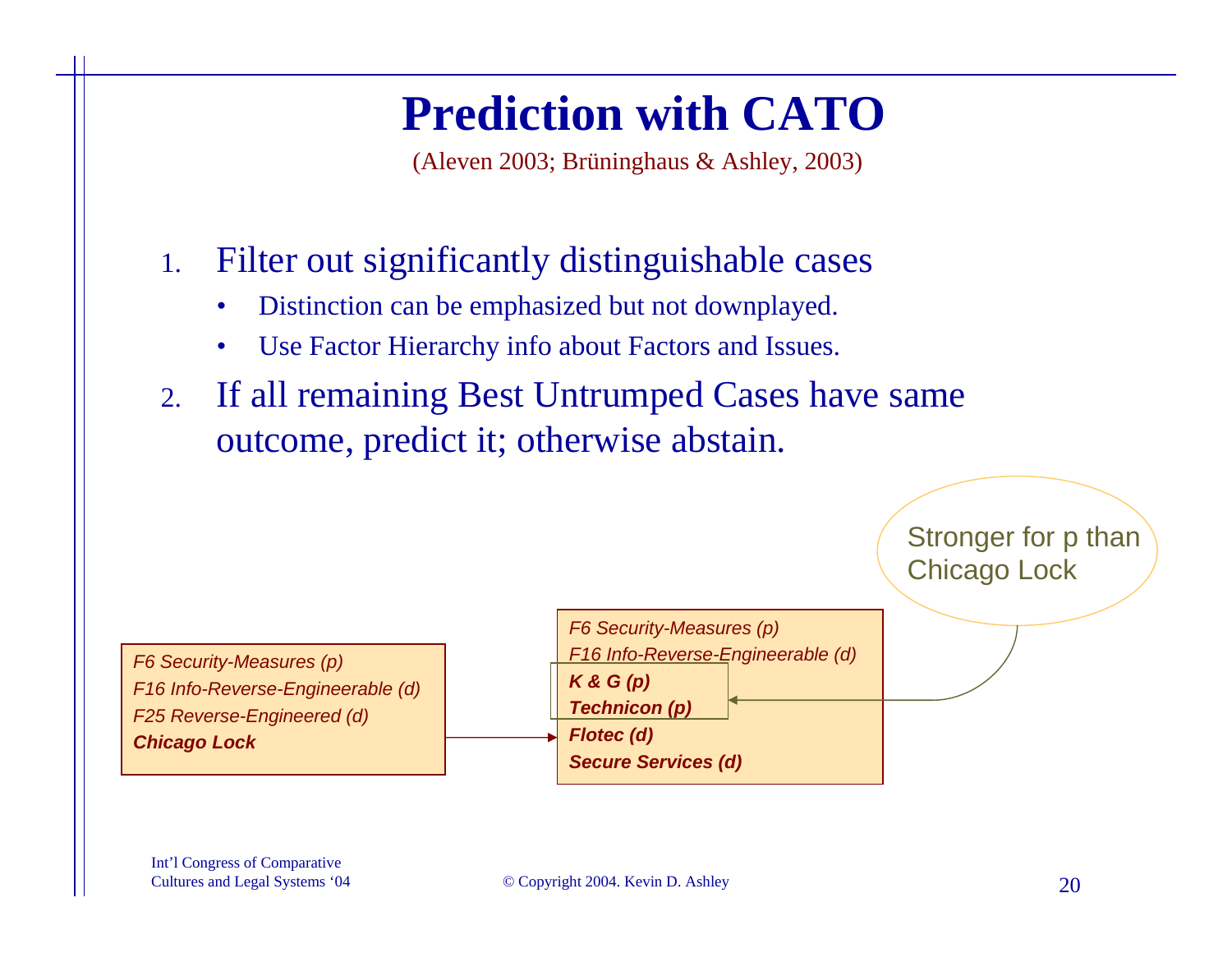# **Evaluation of IBP Algorithm**

•

- • 148 cases in CATO database, plus 38 new cases
- • Experiments run in leave-one-out cross-validation; Relevance tested with McNemar's test
- Compare IBP with: Baseline: predict majority class Standard machine learning algorithms Prediction based on CATO/Hypo relevance criteria



Int'l Congress of Comparative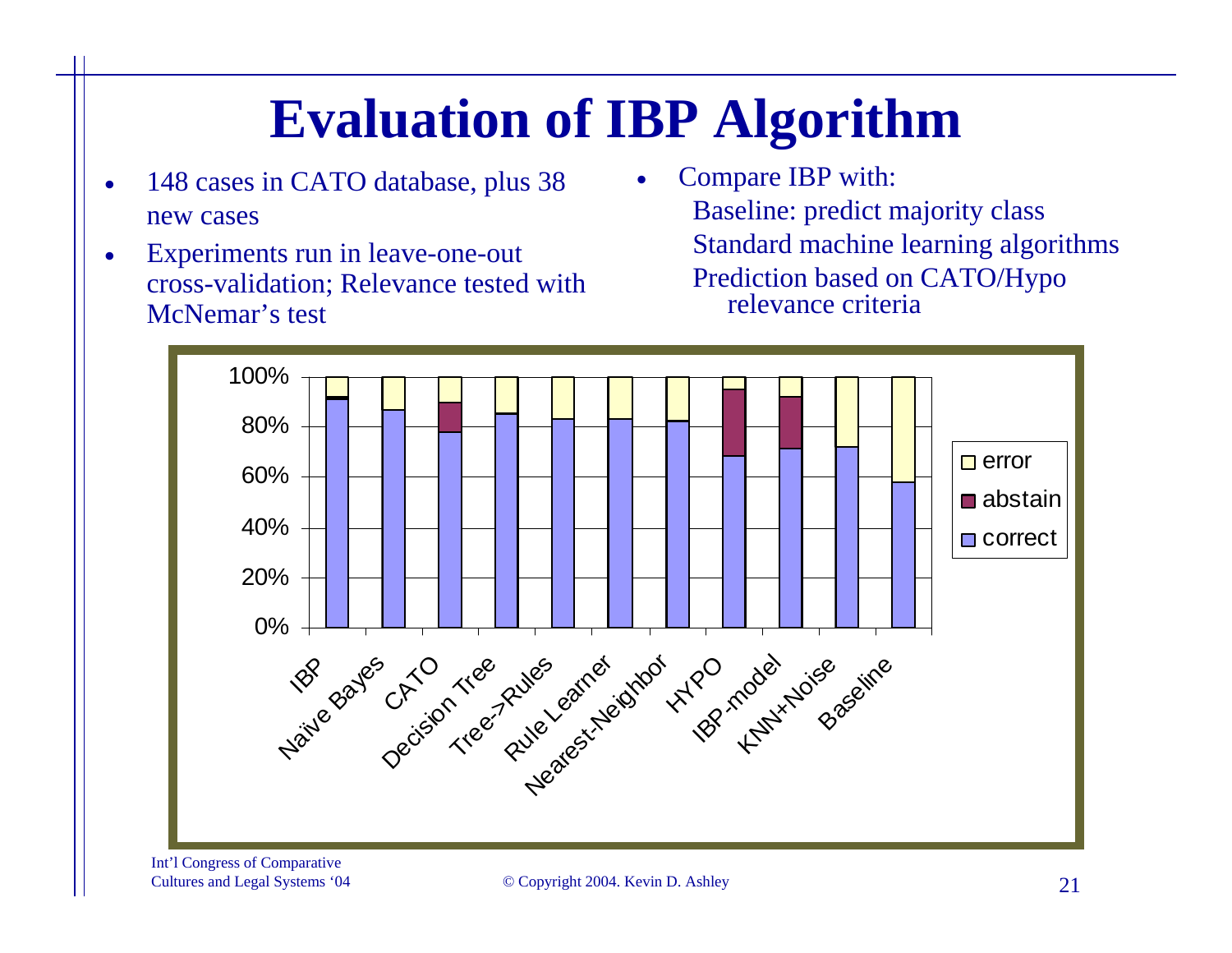## **3. Find Strongest Arguments Despite Predictions**

- • CATO retrieves 7 pro-p BUCs for *Mason*, but also hypothetical BUC *c:*
	- Won by defendant with factors: F1(d) F4 (p) F16 (d), F18 (p), F19 (d), and F27 (d).
	- Causes CATO to abstain from prediction.
- • CATO finds no significant distinctions for case *<sup>c</sup>*
	- *<sup>c</sup>* has two strong pro-d Factors, F19 (d) and F27 (d), but
	- It can downplay these distinctions:
	- In *Mason* and *<sup>c</sup>*, since the shared Factors F1 (d) and F16 (d) show that the information could have been discovered by proper means, plaintiff is not significantly worse off in *<sup>c</sup>* than *Mason* even though it publicly disclosed the information F27 (d).
- •From normative viewpoint, a good, reasonable argument for defendant.
- •Of course, this is characteristic of Fact-Based Precedent Scenario.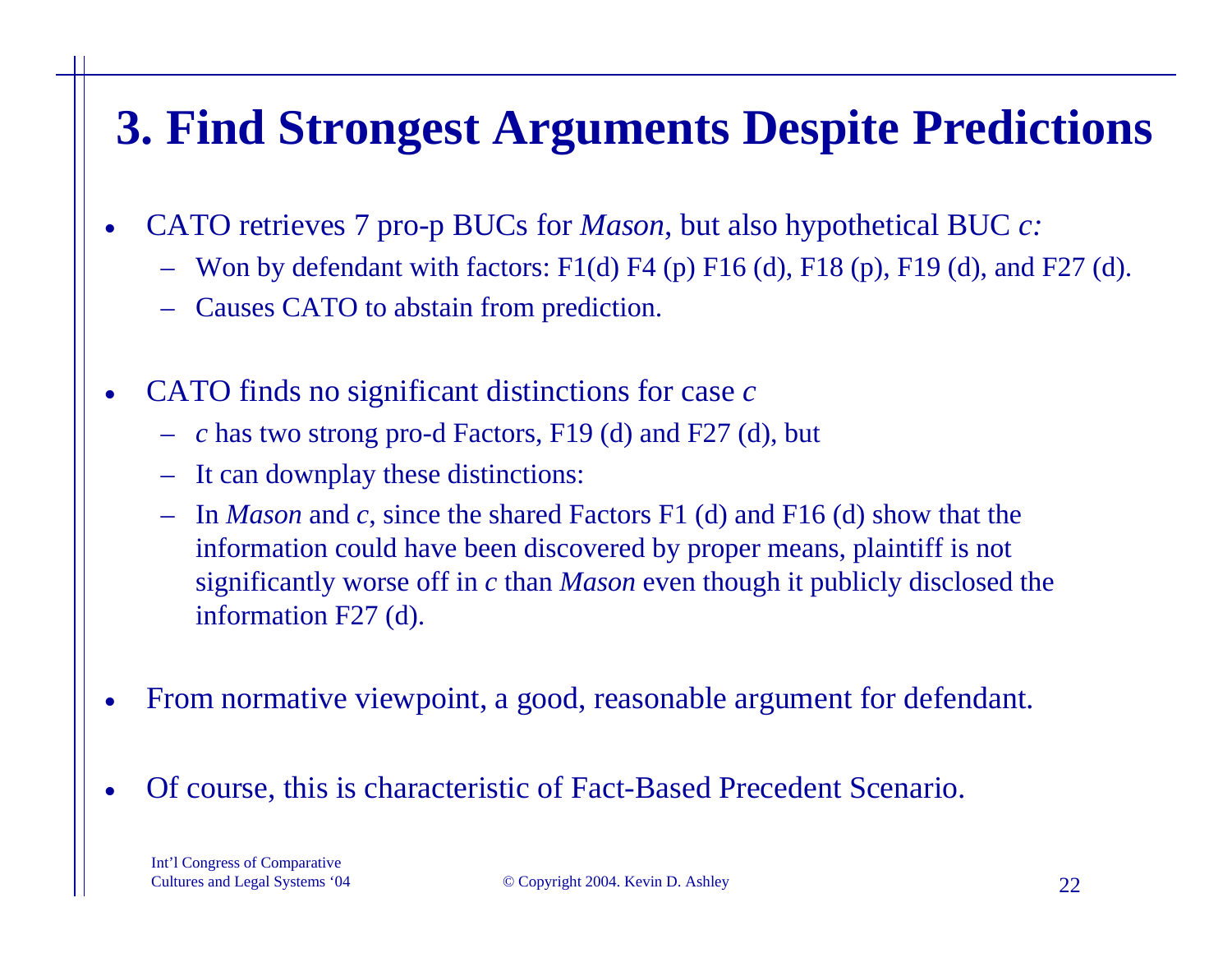## **AI & Law Opportunity in Civil Law Jurisdictions**

- • If civil law judges have not yet adopted standards for reporting case facts, AI & Law can help determine standards
	- with eye toward helping computational models process case texts automatically.
- 1. Standard structure for case opinions:
	- demarcate opinion parts that describe facts, law, application of law to facts.
- 2.Standard ways for indicating parties' roles, claims, who won.
- 3. Standardized ways of describing facts:
	- Factors, who they favor, issues for which factors are relevant.
	- Mark-up or tag facts *criterial* for conclusions about legal issues.
- 4. Institutionalize conformance to standards:
	- – networked opinion-writing environments that incorporate tools, standards into word-processing infrastructure.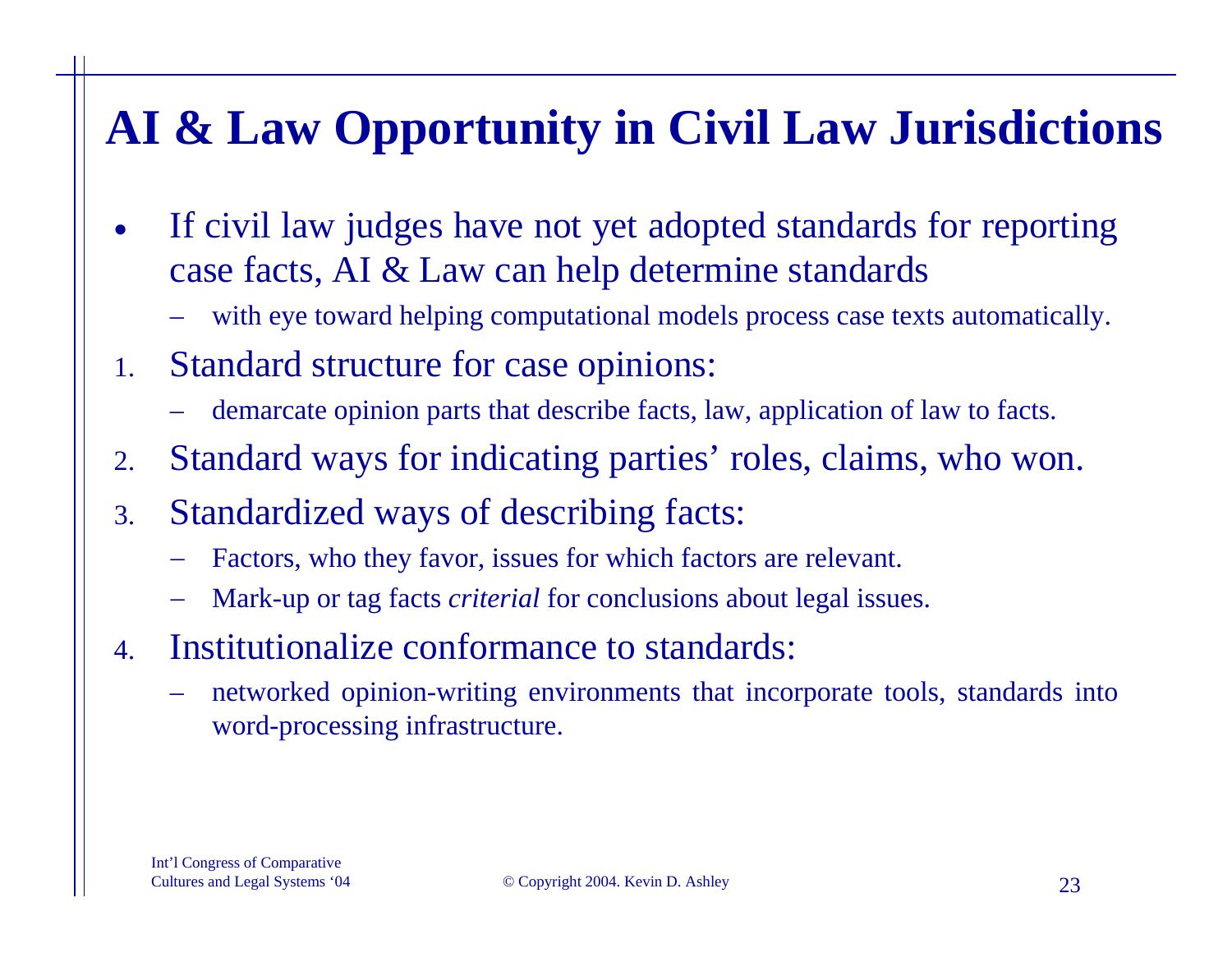# **Conclusions**

- • Civil law judges reason with precedents, but
	- in a very different way from their common law counterparts.
	- Abstract Precedent Scenario (Civil Law) vs. Fact-Based Precedent Scenario (Common Law).
- • Reasons why civil law judges should more fully report case facts:
	- 1. Computerized full-text legal IR may work better with fuller fact descriptions
		- even if the goal is to retrieve cases only for principles and abstract rules court used.
	- 2. International treaties and trends suggest civil law judges need to compare problems to past cases for purposes of drawing legal inferences.
	- AI&Law CBR models support prediction and find arguments despite predictions
	- But require case facts to be represented.
- •AI &Law can help judges set standards for describing facts.